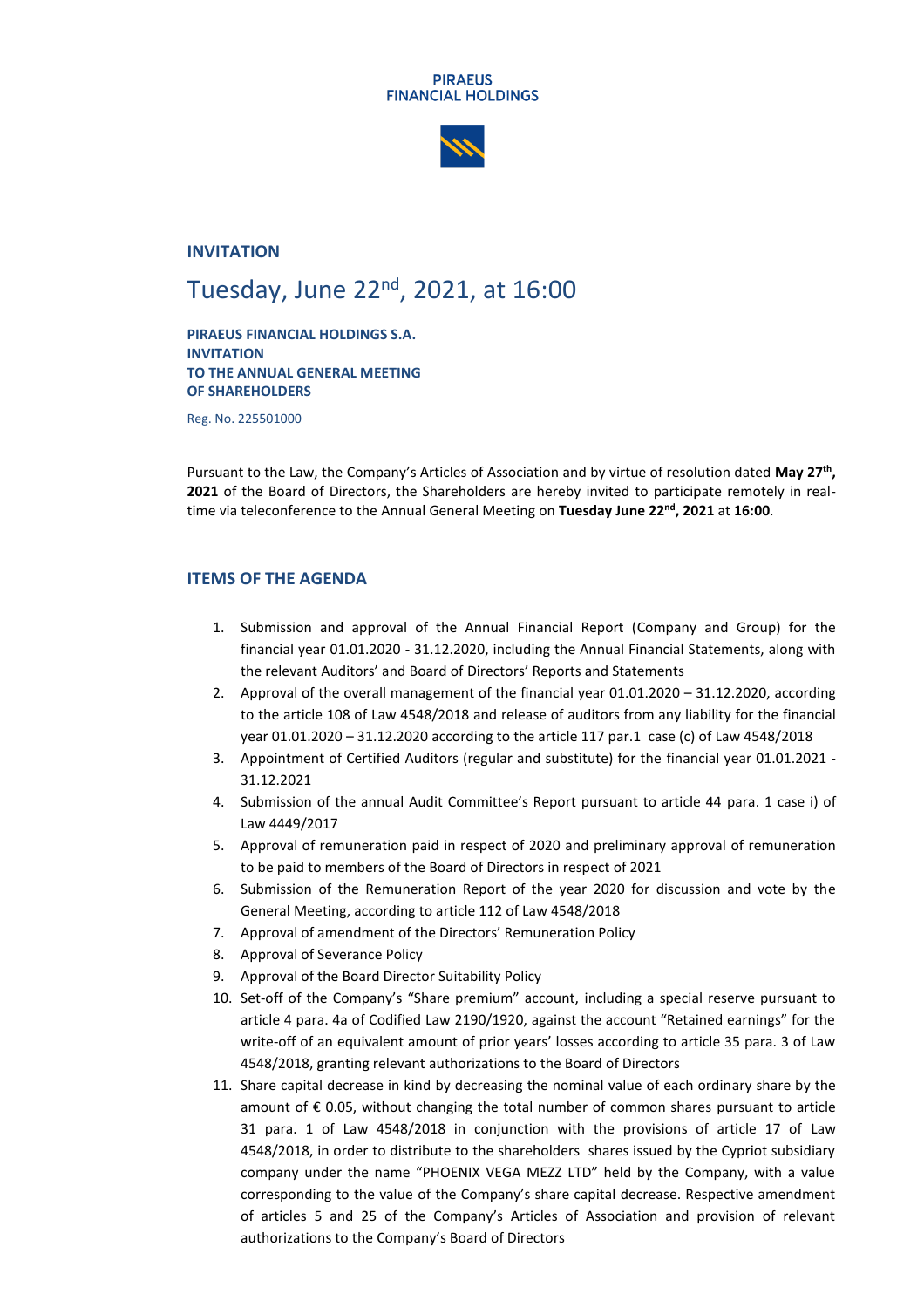#### **PIRAEUS FINANCIAL HOLDINGS**



- 12. Granting of permission, as per article 98 para. 1 of Law 4548/2018, to the Members of the Board of Directors and Managers of the Company, to participate on the Board of Directors or in the management of the Company's subsidiaries and affiliates
- 13. Miscellaneous announcements

In the event the requisite quorum for the items of the agenda is not met, the General Meeting will convene again in a Repetitive General Meeting remotely in real-time by teleconference on **Tuesday June 29 th 2021 at 16:00**.

It should be noted that, in accordance with para. 2 of article 130 of Law 4548/2018, a new invitation for the repetitive General Meeting will not be published.

Taking into account the measures and instructions of the State against the risks and spread of COVID-19 and in accordance with the provisions in the current Articles of Association of the Company, the Annual General Meeting on June, 22<sup>nd</sup> 2021 and any Repetitive Meeting, will take place remotely, in real-time by teleconference and the use of electronic means, under the conditions of the current legislation and the specific provisions in the present invitation.

In addition, in accordance with the provisions in the current Articles of Association of the Company provide shareholders with the option to participate remotely by mail vote at the vote on the items of the General Meeting on June 22<sup>nd</sup> 2021 and any Repetitive Meeting, that will take place before the General Meeting, under the conditions of the current legislation and the specific provisions in the present invitation.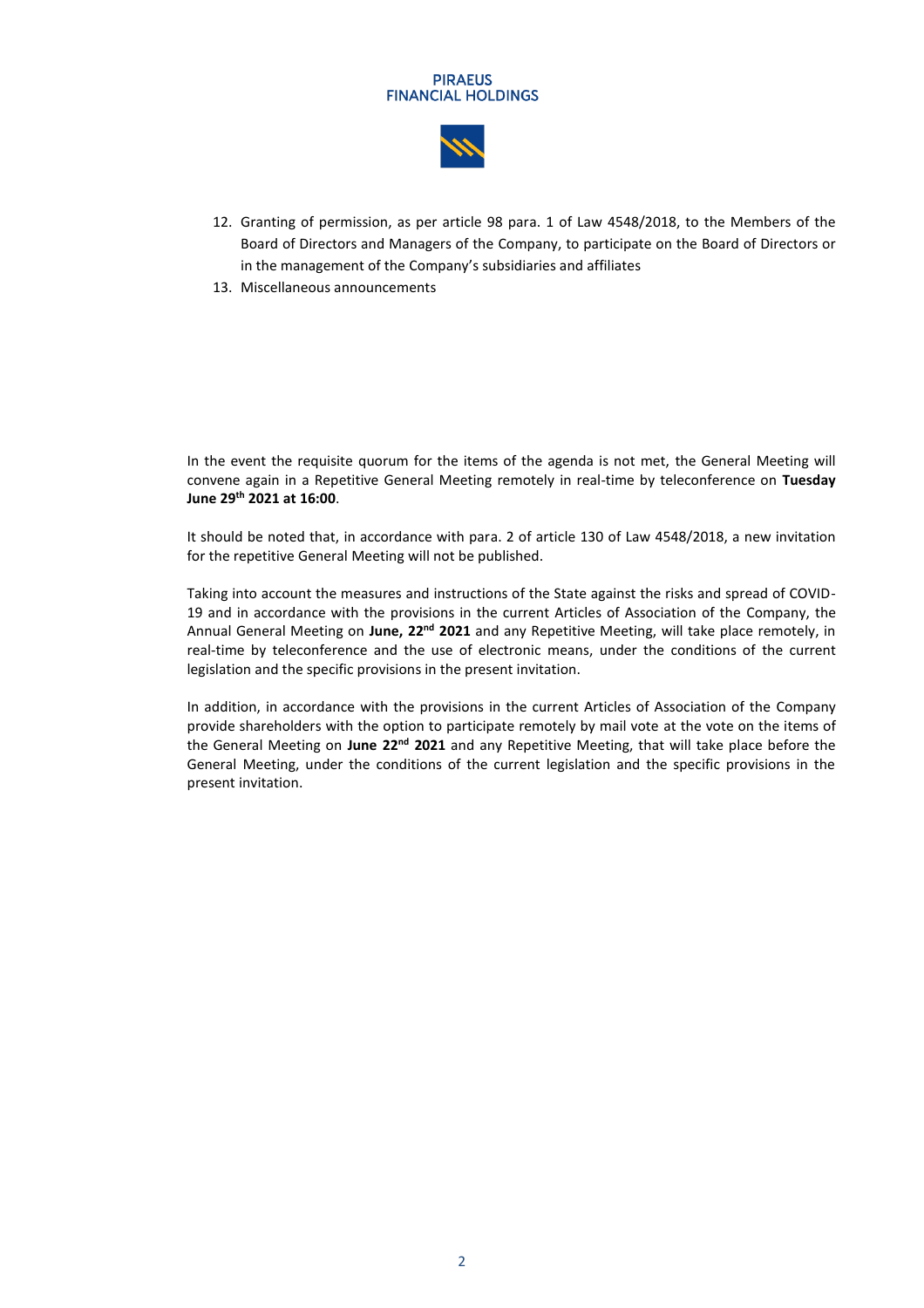

## A. RIGHT TO PARTICIPATE AND VOTE

Shareholders having the right to participate and vote in the Annual General Meeting (**AGM**) dated **June 22 nd , 2021,** as well as in the Repetitive General Meeting dated **June 29 th 2021 (RGM)** are those registered in the electronic registry of the Dematerialized Securities System ("DSS") of the company "Hellenic Central Securities Depository" (ATHEXCSD) or those identified as such through registered intermediaries or other intermediaries, in line with the legislative provisions (L.4548/2018, L. 4706/2020 and Regulation (EU) 2018/1212) as well as the Rulebook of the Hellenic Central Securities Depository, at the opening of the fifth day prior to the date of the Annual General Meeting , i.e. on **June 17th, 2021** (**Record Date**).

The shareholder status on the **Record Date** and the **Record Date** of the **RGM** is verified by any means and in any case through the direct electronic linkup of the Company with the records of the Dematerialized Securities System ("DSS") or through the intermediaries in line with the above provisions. A shareholder may participate in the Annual General Meeting through confirmations or notices of Articles 5 and 6 of Regulation (EU) 2018/1212, which are provided by the intermediary, except if the General Meeting refuses said participation for good reason justifying this refusal in accordance with the applicable provisions (art.19 para.1 L.4569/2018, art. 124 of Law 4548/2018).

The exercise of the right to participate and vote does not require the blocking of shares or any other relevant process which restricts the shareholders' ability to sell and/or transfer shares during the period between the **Record Date** or the **Record Date of the RGM** and **the date of the relevant General Meeting (AGM or RGM)**.

# B.PROCEDURE FOR REMOTE PARTICIPATION AND VOTING IN REAL TIME BY **TELECONFERENCE**

In order for shareholders to participate and vote at the AGM on June 22<sup>nd</sup> 2021 or at the RGM which will take place remotely, in real-time by teleconference, without their physical presence, they or their proxies must create and use an electronic shareholder account at the internet platform that has been developed by the Athens Exchange Group to provide remote General Meeting services, in real-time, by teleconference to listed companies on the website [www.athexgroup.gr/AXIAeShareholdersMeeting.](http://www.athexgroup.gr/AXIAeShareholdersMeeting) 

The internet platform is provided by the company "Hellenic Central Securities Depository SA." while the WEBEX tool/service team from Cisco Hellas SA is used for the teleconference.

In order to access the internet platform a personal computer, a smartphone or a tablet is required, a browser installed, and internet access.

In order for a shareholder or his/her proxy to create an account in the internet platform above, a valid electronic mail (email) account and a mobile telephone number are required by the shareholder or his/her proxy.

If, on accessing the internet platform the above information entered by the shareholder does not match the data registered in the Dematerialized Securities System and have been provided to the Company by the Hellenic Central Securities Depository or by the intermediaries, as part of its services to facilitate shareholder identification for remote general meetings which are provided to listed companies in accordance with Part 3 of Decision No 8 of the Hellenic Central Securities Depository, "Technical terms and procedures for the provision of the Registry, Corporate and Other Related Actions Service", as well as the document "Terms and Conditions for the remote General Meeting of Shareholders", shareholders must provide or update the information above, in order to create the account.

**For this purpose, shareholders are requested to contact without delay the Participant in the DSS of their Securities Account where the shares of the Company are kept, or any other intermediary, that provides them with custody services for the shares of the Company, as the case may be, in order to notify them or to update their valid email address and mobile telephone number for identification.**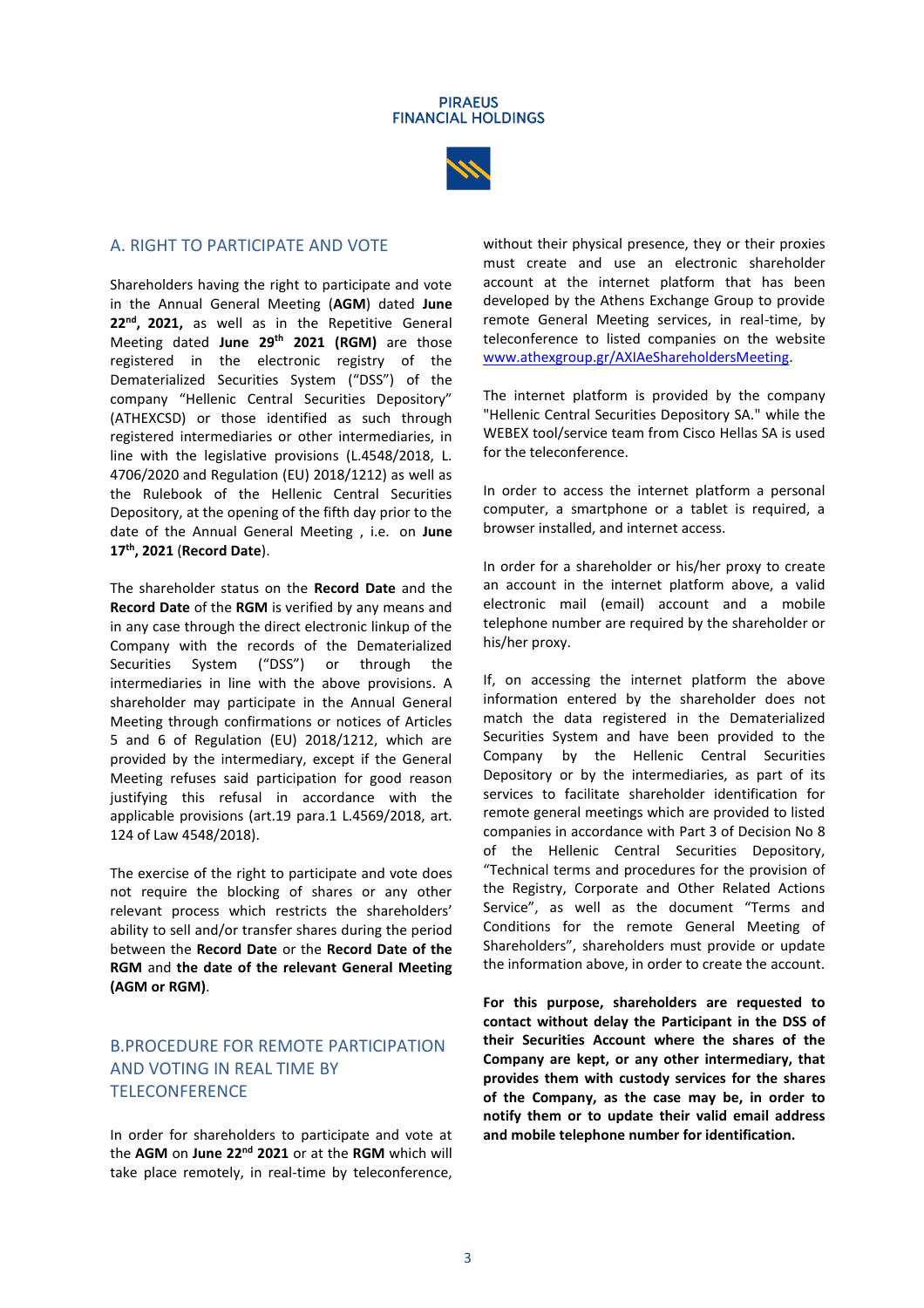



**Further instructions to participate at the General Meeting by teleconference will be posted on the website of the Company and will be sent via email to shareholders that have completed the above procedure and are eligible to participate at the AGM or the RGM.**

For any questions and for instructions, shareholders may contact the Shareholders' Services Department<br>of the Company by email at the Company by email at [ShareholdersMeeting@piraeusholdings.gr](mailto:ShareholdersMeeting@piraeusholdings.gr) or by telephone at +30 210 3739301 and +30 210 3335039 (daily between 09.00 –17.00).

Furthermore, starting with the publication of the present and until the end of the General Meeting, a help desk will operate that will provide information and support shareholders and their representatives at<br>+ 30 210 3366120 or by email at + 30 210 3366120 or by email at [AXIAeShareholdersMeeting@athexgroup.gr](mailto:AXIAeShareholdersMeeting@athexgroup.gr) Shareholders that will participate at the **AGM** by teleconference in real-time are taken into consideration for the formation of the quorum and majority and will be able to exercise their rights effectively during the General Meeting.

Shareholders who are successfully connected to the internet platform will be able to participate in the **AGM** in real-time by teleconference via a link that will either be sent to them via email or will be available on the online platform.

By activating the Cisco Webex application through the link at the beginning of the **AGM**, the shareholders will have the ability to:

i) follow the proceedings of the **AGM** with electronic or audiovisual means,

ii) take the floor and address the General Meeting orally during the **AGM**,

and, at the same time, through the internet platform they will have the ability to:

iii) vote in real time during the **AGM** on the matters of the daily agenda,

iv) receive information on the recording of their vote.

# C. PROCEDURE FOR REMOTELY PARTICIPATING IN THE VOTE BEFORE THE GENERAL MEETING [MAIL VOTE]

I. In addition, shareholders have the option to participate remotely, in person or by proxy, at the vote on the item of the **AGM** that will take place before the General Meeting,

Specifically, shareholders that wish to participate and vote remotely on the item of the **AGM** that will take place before the General Meeting, can make use of this option:

a) Either by exercising the right to vote before the **AGM** through the internet platform [www.athexgroup.gr/AXIAeShareholdersMeeting](http://www.athexgroup.gr/AXIAeShareholdersMeeting) in which they have previously created an account and have successfully registered as described in B. above, during the time period **from Friday 18.06.2021 at 12.00 and until twenty-four (24) hours before the date of the AGM (i.e. until 16:00 on 21.06.2021 at the latest)**.

b) Or by completing and submitting the "Mail vote document" with the signature authenticated, to the Shareholders' Services Department of the Company (9, Mitropoleos, Athens, or sending digitally signed by using a recognized digital signature (qualified certificate) by the proxy or the shareholder, via email at [ShareholdersMeeting@piraeusholdings.gr](mailto:ShareholdersMeeting@piraeusholdings.gr) **at least twenty-four (24) hours before the date of the AGM (i.e. by 16:00 on 21.06.2021 at the latest)**.

The mail vote document is available to shareholders in hard copy at the Shareholders' Services Department of the Company (9, Mitropoleos, tel. +30 210 3739301 and +30 210 3335039), and in electronic form on the website of the Company [https://www.piraeusholdings.gr](https://www.piraeusholdings.gr/)

c) Or by participating based on confirmations or notifications provided by intermediaries under articles 5 and 6 of Regulation (EU) 2018/1212.

Shareholders that vote as above before the AGM are counted to form the quorum and majority, provided that the votes in question have been received by the Company **by 16:00 on Monday 21.06.2021 at the latest.**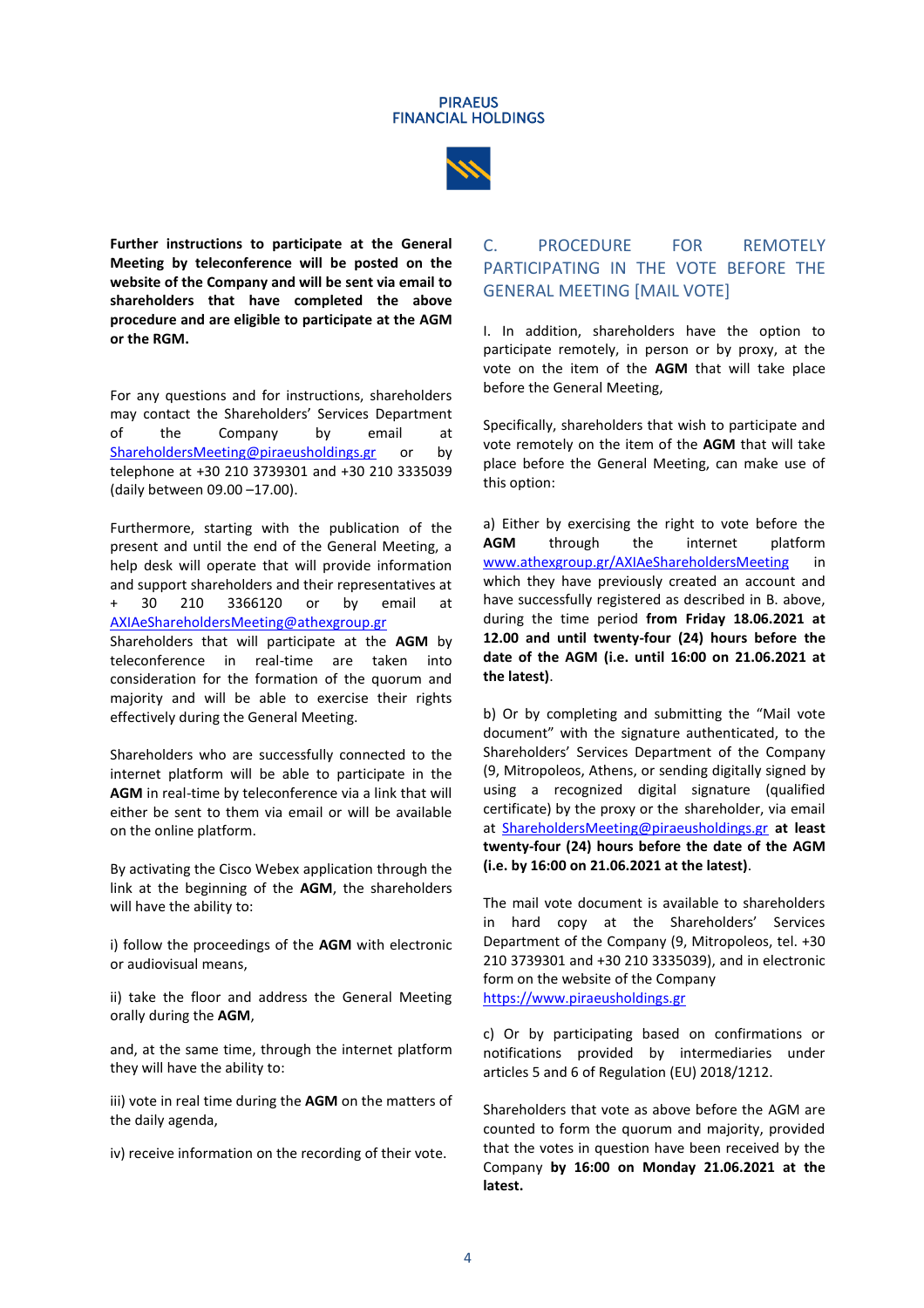



II. It is noted that shareholders that wish to appoint proxies to participate remotely at the vote on the items of the AGM which will take place before the General Meeting, **can appoint up to one (1) proxy;** the appointment must be made **at the latest fortyeight (48) hours before the date of the AGM (i.e. by 16:00 on 20.06.2021 at the latest), as specifically described below in D II.**

Following this deadline, it will not be possible to participate by proxy in the vote that will take place **before the AGM**.

III. If the quorum, as required by the Law and the Articles of Association in order to decide the whole or part of the original daily agenda, is not obtained during the meeting of **22.06.2021**, at the RGM which will take place on **29.06.2021 at 16:00**, the right to vote remotely, by mail vote **must be exercised again**, by a vote that will take place before the General Meeting, in the following ways:

a) Either by exercising again the right to vote before the General Meeting through the internet platform [www.athexgroup.gr/AXIAeShareholdersMeeting](http://www.athexgroup.gr/AXIAeShareholdersMeeting) in which they have previously created an account and have successfully registered as described in B. above, during the time period **from Wednesday 23.06.2021 at 12:00 and until twenty-four (24) hours before the date of the RGM (i.e. until 16:00 on 28.06.2021 at the latest)**.

b) Or by completing and submitting the "Mail vote document" with the signature authenticated, to the Shareholders' Services Department of the Company (9, Mitropoleos, Athens,  $1^{st}$  floor) or sending digitally signed by using a recognized digital signature (qualified certificate) by the proxy or the shareholder, via email at [ShareholdersMeeting@piraeusholdings.gr](mailto:ShareholdersMeeting@piraeusholdings.gr) **at least twenty-four (24) hours before the date of the Repetitive General Meeting (i.e. by 16:00 on 28.06.2021 at the latest)**.

c) Or by participating based on confirmations or notifications provided by intermediaries under articles 5 and 6 of Regulation (EU) 2018/1212.

Shareholders that vote as above before the General Meeting are counted for the formation of the quorum and majority, provided that the votes in question are received by the Company **by 16:00 on 28.06.2021** at the latest.

IV. For the potential **RGM** on **29.06.2021**, shareholders that had not appointed a proxy for the **AGM,** or wish to replace the proxy that had been appointed, in order to participate remotely at the vote that will take place before the Repetitive General Meeting, they **can appoint up to one (1) proxy, whose appointment must be made at least fortyeight (48) hours before the date of the Repetitive General Meeting (i.e. by 16:00 on 27.06.2021 at the latest), as specifically mentioned below in D II.** 

After that date, it will not be possible to participate by proxy at the vote that will take place **before** the **RGM**.

For any questions and for instructions, shareholders may contact the Shareholders' Services Department of the Company by email at [ShareholdersMeeting@piraeusholdings.gr](mailto:ShareholdersMeeting@piraeusholdings.gr) or by telephone at +30 210 3739301 and +30 210 3335039 (daily between 09.00 – 17.00).

In addition, shareholders are asked to confirm that the "Mail Vote document" is successfully sent and received by the Company, and can, for this purpose, call +30 210 +30 210 3739301 and +30 210 3335039 (Shareholders' Services Department).

# D. PROCEDURE FOR PARTICIPATION AND VOTING BY PROXY

I. Shareholders participate in the **GM** and vote either in person or by proxy. Each shareholder may appoint up to three (3) proxies. However, if a shareholder possesses shares of the Company that are held in more than one Investor Securities Account, the above restriction cannot prevent the shareholder from appointing different proxies for the shares in each investor account for a particular General Meeting. A proxy appointment can be freely recalled. A proxy that acts for more than one shareholders can vote differently for each shareholder.

Shareholders may appoint a proxy for one or more General Meetings and for a specific period of time. The proxy votes in accordance with the shareholder's instructions, if there are any. Non-compliance by the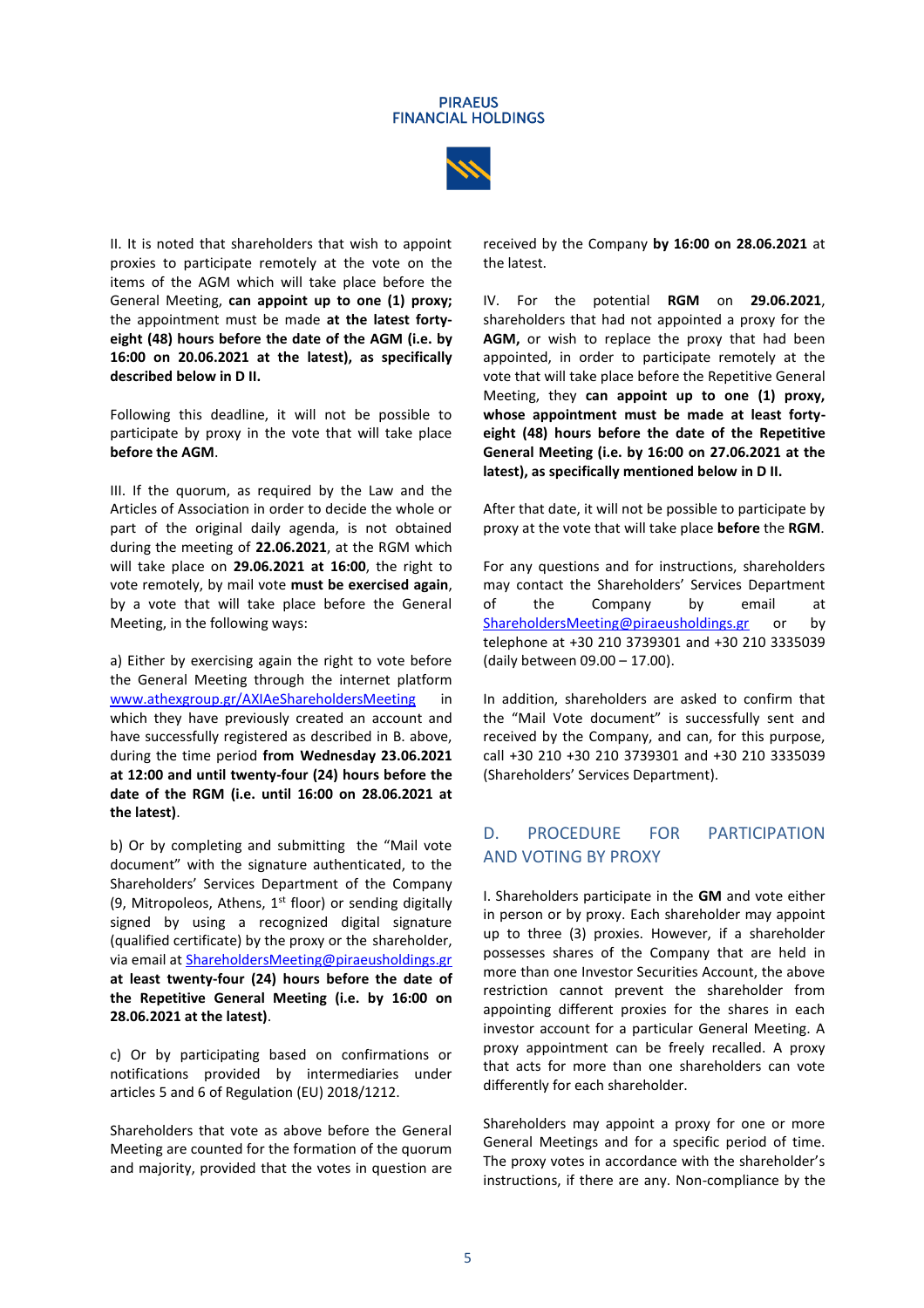#### **PIRAFIIS FINANCIAL HOLDINGS**



proxy with the instructions received does not affect the validity of the decisions of the General Meeting, even if the proxy's vote was decisive in achieving the majority.

The proxy votes in accordance with the shareholders' instructions, as long as these are in place is obliged to file the required voting instructions for at least one (1) year from the date of the **AGM** or the **RGM.**

The shareholder proxy is obliged to notify the Company, before the start of the General Meeting, about any specific event, which may be useful to shareholders in order to ascertain the risk that the proxy may serve other interests besides the interests of the shareholder.

A conflict of interest may arise particularly when the representative is:

a) A shareholder that exercises control of the Company, or other legal person or entity that is controlled by that shareholder,

b) A member of the Board of Directors or in general of the management of the Company or a shareholder that exercises control of the Company, or other legal person or entity that is controlled by that shareholder, which exercises control of the Company.

c) An employee or a certified auditor of the Company or a shareholder that exercises control, or other legal person or entity that is controlled by a shareholder that exercises control of the Company.

d) A spouse or a relative in the first degree with one of the private individuals that are mentioned in cases a) to c).

The appointment and revocation or replacement of the proxy or representative takes place in writing or by electronic means that are submitted to the Company at least forty-eight (48) hours before the appointed date of the General Meeting. Notification of the appointment and revocation or replacement of the proxy by electronic means is by electronic mail at the email address on the Invitation to the General Meeting or in case of shareholders that are identified through intermediaries, via confirmations or notices of articles 5 and 6 of Regulation (EU) 2018/1212, which are provided by the intermediary.

II. **Specifically** for shareholder participation by proxy at the AGM on 22<sup>nd</sup> June 2021 or any Repetitive Meeting, remotely in real-time by teleconference, or by shareholder participation by proxy at the vote on the items of the **AGM** that will take place before the General Meeting, shareholders or the Participant in the D.S.S. of their Securities Account or other intermediary acting as their custodian, providing them with custodian services can appoint up to one (1) proxy, whose appointment must be made at least forty-eight (48) hours before the date of the AGM (i.e. **by 16:00 on 20.06.2021 at the latest**).

Upon receipt of the information above by the Company, and based on the email address and mobile telephone of the representative, as declared in the proxy document, an account is created for the proxy on the internet platform; the proxy is informed by email in order to activate the account in order to exercise the rights of the shareholder in accordance with what is referred to in B. and C. above.

The Company has made available documents:

a) To appoint a proxy to participate in the **AGM** on **June 22<sup>nd</sup>, 2021** remotely in real-time by teleconference; and

b) To appoint a proxy to vote on the items of the **AGM** that will take place before the General Meeting on **June 22 nd, 2021**.

These documents are available to shareholders in hard copy at the Shareholders' Services Department of the Company (9, Mitropoleos, Athens, Tel.: +30 210 3739301 and +30 210 3335039), and in electronic form on the website of the Company [https://www.piraeusholdings.g](https://www.piraeusholdings./)r

The abovementioned documents should be filled-in, signed with the signature authenticity verified, and submitted to the Shareholders Services Department of the Company, at 9, Mitropoleos, Athens or be sent digitally signed by using a recognized digital signature (qualified certificate) by the proxy or shareholder by e-mail a[t ShareholdersMeeting@piraeusholdings.gr](mailto:ShareholdersMeeting@piraeusholdings.gr) at